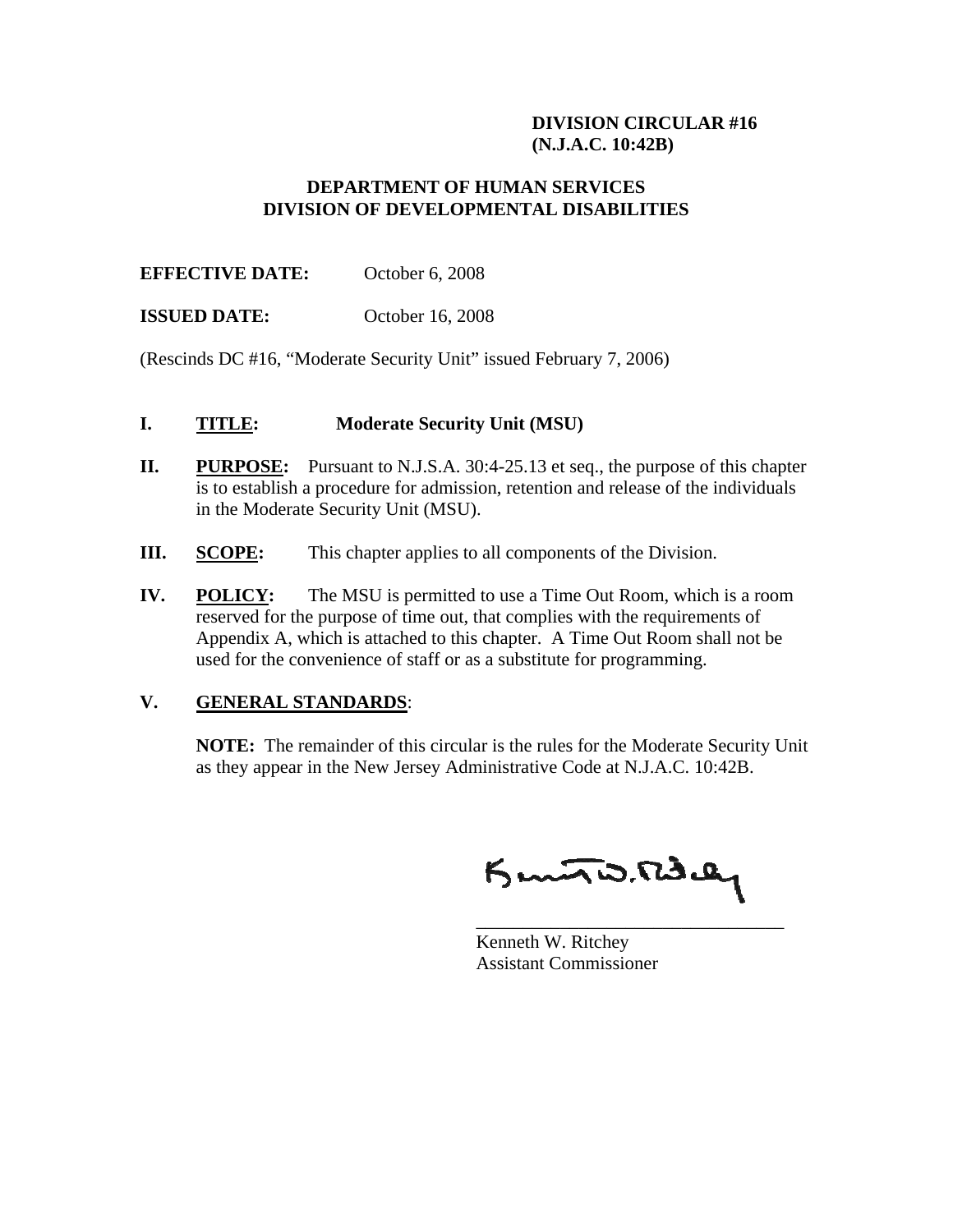## **SUBCHAPTER 1. GENERAL PROVISIONS**

### **10:42B-1.1 Purpose**

Pursuant to N.J.S.A. 30:4-25.13 et seq., the purpose of this chapter is to establish a procedure for admission, retention and release of individuals in the Moderate Security Unit (MSU). The MSU is a treatment unit for men with developmental disabilities who have been convicted of a crime or who have engaged in criminal behavior with therapeutic programs specializing in sex offender and arson-related treatment. It is a locked facility used as an alternative to incarceration in a State or county correctional facility.

### **10:42B-1.2 Scope**

This chapter applies to all components of the Division.

### **10:42B-1.3 Definitions**

The following words and terms, when used in this chapter, shall have the meanings as defined below unless the context clearly indicates otherwise.

"Assistant Commissioner" means the Assistant Commissioner of the Division of Developmental Disabilities.

"Division" means the Division of Developmental Disabilities.

"Individual Habilitation Plan" (IHP) means a written, individualized habilitation plan, consistent with the requirements of N.J.S.A. 30:6D-10 through 12, developed with the individual and/or his or her legal guardian, and the IDT.

"Interdisciplinary Team (IDT)" means a group that shall minimally consist of the individual receiving services, the plan coordinator, the legal guardian and/or the Division case manager. The IDT may include the parents or family member at the preference of the person served or guardian. In addition, members may include: advocates and friends, those persons who work most directly with the individual served, and professionals and representatives of service areas who are relevant to the identification of the individual's needs and preferences and the design and evaluation of programs to meet them.

"Moderate Security Unit" (MSU) means a specialized institutional treatment facility authorized and established by the Assistant Commissioner of the Division, within the Department of Human Services, which is used as an alternative to detention in a correctional facility or as a residential requirement for probation and characterized primarily by physical security for the confinement of males, 18 years of age or older, who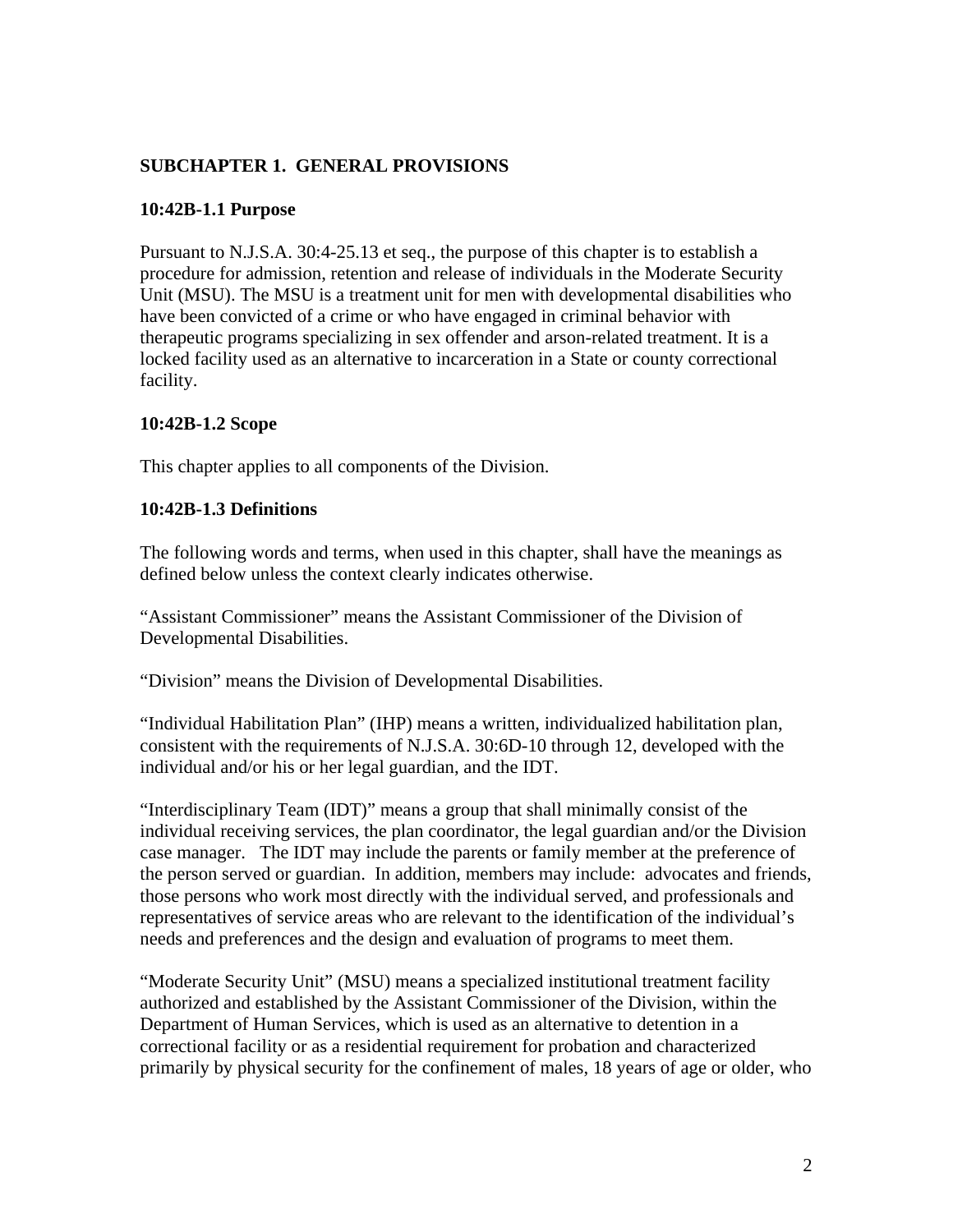are adjudicated to be dangerous to self, others or property and in need of a highly structured therapeutic treatment program.

"Moderate Security Unit Admissions Review Committee" means a group of professionals who review all proposed court-ordered admissions to the MSU. The purpose of the review shall be to determine if the individual's offending behavior(s) can be addressed within the range of services at the MSU. Committee members consist of:

- 1. The Director of the MSU or his or her designee;
- 2. The MSU Coordinator;
- 3. A representative of the Administrative Practice Office;
- 4. A representative of the Regional Assistant Director from the referring region; and
- 5. A representative of the Chief Executive Officer of the Developmental Center where the MSU is located.

"Moderate Security Unit Coordinator" means the individual designated by the Assistant Commissioner of the Division to be the contact between the MSU staff, Central Office, the referring Division regional office and the court system.

"Moderate Security Unit Director" means the individual who oversees the operations of the MSU.

# **SUBCHAPTER 2. ADMISSION TO THE MSU**

## **10:42B-2.1 Admission to the MSU by court order**

- (a) An individual shall not be admitted to the MSU unless the admission is ordered by a court of competent jurisdiction pursuant to N.J.S.A. 30:4-25.14.
- (b) An individual shall not be permitted to voluntarily admit himself to the MSU.

# **SUBCHAPTER 3. PROCEDURES**

## **10:42B-3.1 Procedures Prior to Admission to MSU**

- (a) The following procedures shall be implemented prior to admission of an individual to the MSU.
	- 1. If the Division is advised by a court of competent jurisdiction that an individual, who may be developmentally disabled, is involved in a criminal proceeding before the court, the Division shall determine whether the individual is eligible for functional services provided by the Division in accordance with N.J.A.C. 10:46.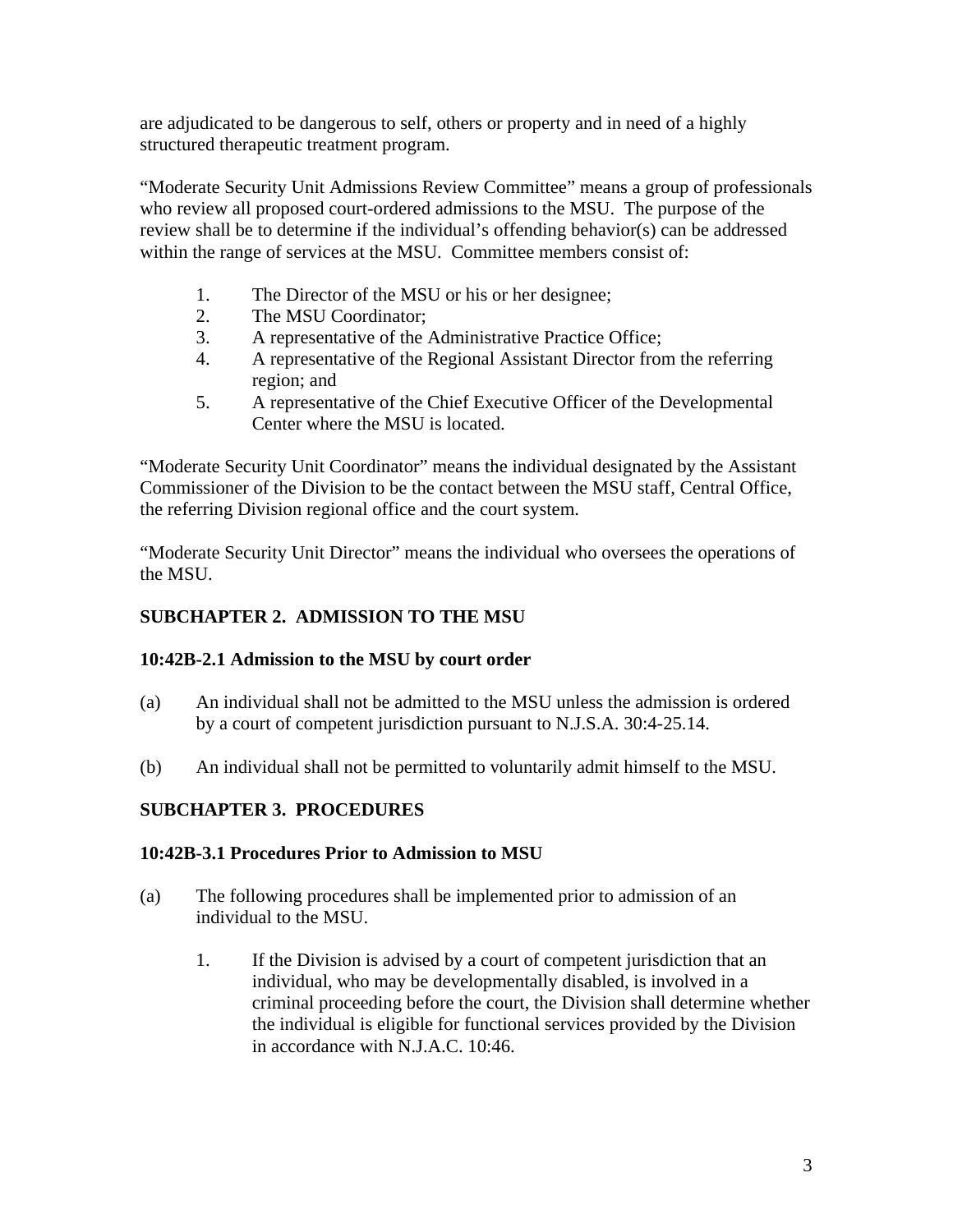- 2. If the Division determines that the individual is not eligible for services, the individual may appeal the ineligibility decision and request a hearing in the Office of Administrative Law in accordance with N.J.A.C. 10:48. The regional office shall advise the party making the referral to the MSU, in writing, and advise the court.
- 3. If the individual is determined eligible for Division services, or if the individual had been determined eligible for Division services prior to the filing of criminal charges, the Division shall request the MSU Director to determine whether the individual is appropriate for, and will benefit from, admission to the MSU and whether a vacancy exists.
- 4. The MSU Director will schedule a meeting with the MSU Admissions Committee to review the record to determine if the individual will benefit from the services of the MSU. The MSU Director and the Admissions Committee may determine that an individual may not benefit from the services at the MSU because the individual has a severe psychiatric disorder or a low level of functioning or lack of communication skills which would preclude him from participating in individual or group counseling.
- 5. If the individual is appropriate for, and will benefit from, admission to the MSU and a vacancy exists, the MSU Director shall advise the court and request an order to require the individual to be housed at and participate in the program at the MSU. Since admission to the MSU can only be made by an order of the court, the MSU Director or the MSU Coordinator shall offer to assist the court in drafting the order to the MSU.
- 6. If the MSU Director is not certain about the appropriateness of the admission of the individual, the MSU Director may recommend to the court that the individual be admitted to the MSU for a time-specified period to evaluate the individual's appropriateness for the program at the MSU. If the charges are dropped or, for any other reason, the court does not sentence the individual, the court shall notify the MSU Director and the individual shall be released pursuant to the specific directions in the court order or in the absence of specific directions in the court order, the MSU shall begin the transition process for the release of the individual to a less restrictive setting.

## **SUBCHAPTER 4. ADMISSION TO THE MSU**

## **10:42B-4.1 Action of the court for admission to the MSU**

(a) After the MSU Director advises the court that the individual may be admitted to the facility in accordance with the provisions in N.J.A.C. 10:42B-3.1, the court may order the individual be housed at and participate in the program at the MSU: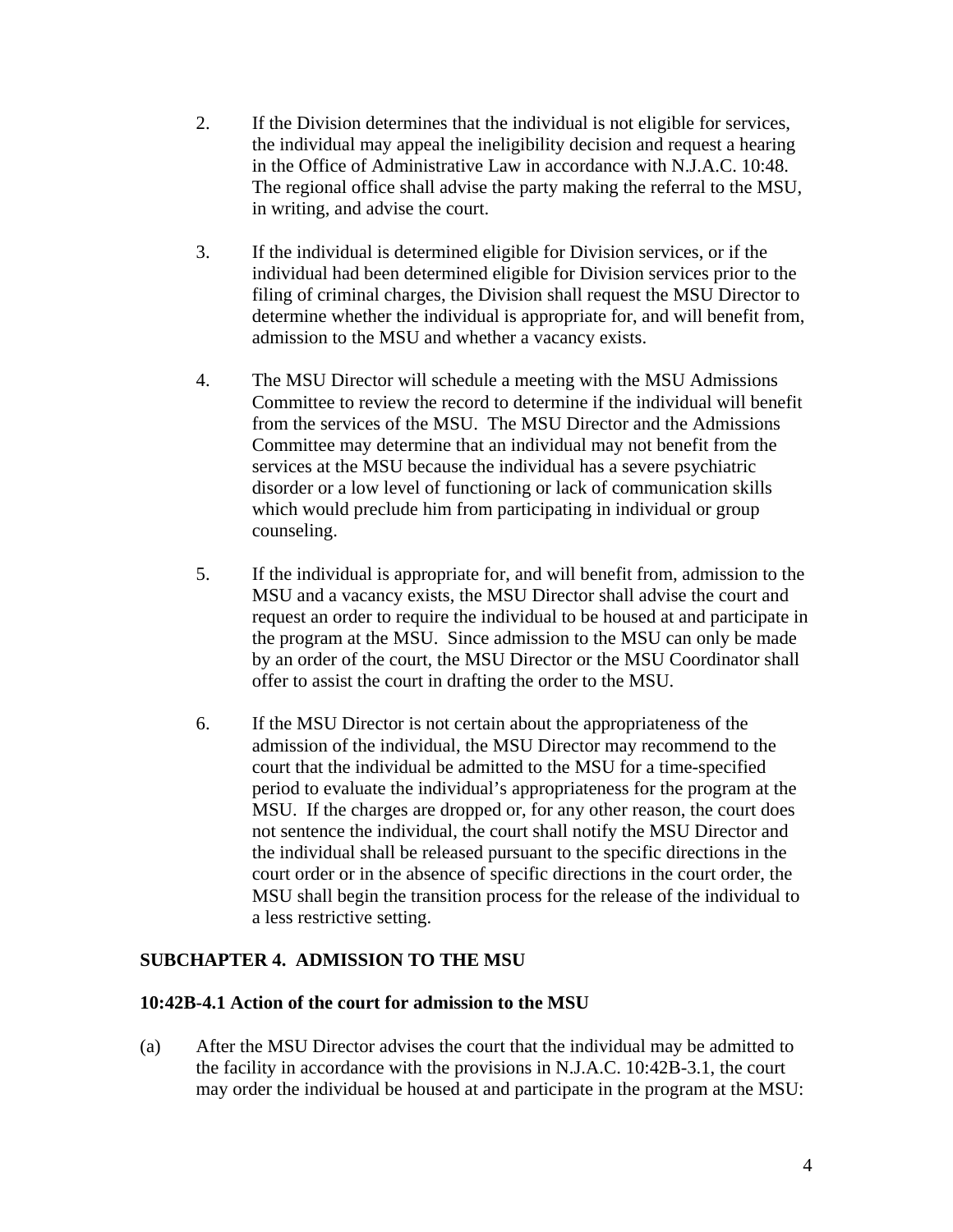- 1. As a condition of probation;
- 2. Until disposition of pending criminal charges against the individual; or
- 3. Into the care and custody of the Commissioner of Human Services, in accordance with the provisions of N.J.S.A. 2C:4-6, if the court finds that the individual is unfit to proceed because it has been determined that he is unfit to stand trial. The Division will make every effort to restore the individual to competency to stand trial. Throughout this process, the individual's competency is periodically reviewed by a court of competent jurisdiction to determine if the individual shall remain a Class I commitment, pursuant to N.J.S.A. 30:4-25.1(b) or be treated as a voluntary recipient of Division services. When the court dismisses the charges, pursuant to N.J.S.A. 2C:4-6, the MSU shall begin the transition process for the release of the individual to a less restrictive setting.
- (b) The MSU Director shall notify the individual, legal guardian, his legal representative, if applicable, MSU Coordinator and the referring region of the date of admission to the MSU.
- (c) While the individual is in the MSU, the referring region shall keep the case open and shall be responsible to attend any IDT meetings.

# **SUBCHAPTER 5. COURT REVIEWS**

## **10:42B-5.1 Court review of orders and possible actions**

- (a) The court shall review the order to admit an individual to the MSU at least every six months. The court shall notify the MSU Director of the date of the review at least 30 days prior to that date.
- (b) Seven days prior to the court review, the MSU Director shall report to the court, in writing, regarding the status and progress of the individual admitted to the MSU and also send a copy of the report to the individual or his legal guardian, legal representative, if applicable, the county prosecutor, attorney, the MSU Coordinator, the Division's Administrative Practice Office, regional case manager and any other person as ordered by the court.
- (c) In the case of an individual admitted to the MSU as a condition of probation, the MSU Director may, as he or she determines appropriate, recommend to the court, in his or her report, that the individual be transferred to a less restrictive environment. No move shall be made without a court order during probation.
	- 1. The court may modify its order concerning probation in accordance with the recommendations of the MSU Director.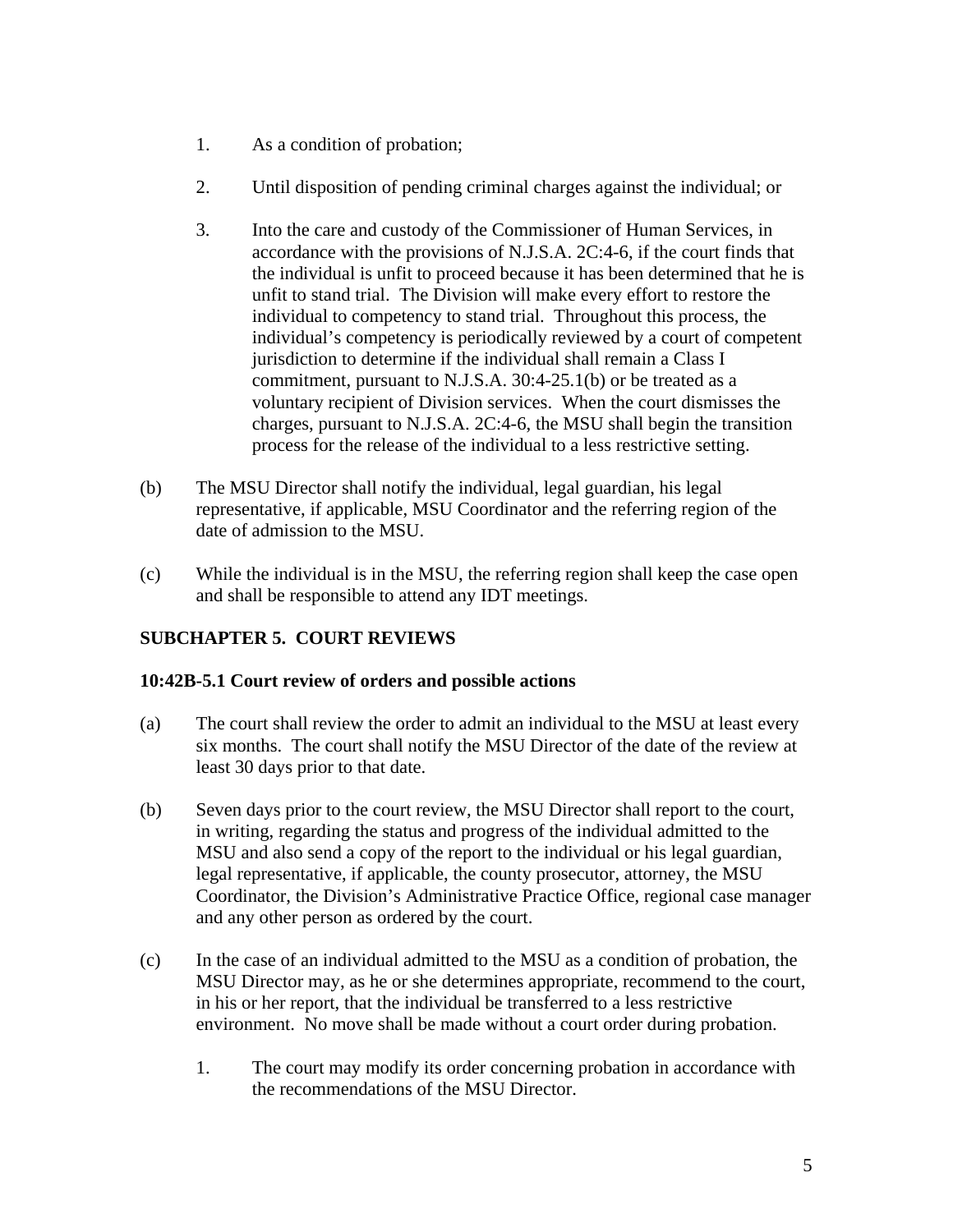2. If the order is modified, the court can order any Division employee or service provider to provide reports to the court as directed.

## **SUBCHAPTER 6. RELEASE FROM THE MSU**

### **10:42B-6.1 Provisions for the release from the MSU**

- (a) An individual shall be released from the MSU when his probation period ends, upon determination by the Court that the individual has not violated the terms and conditions of his probation, or his commitment to the care and custody of the Commissioner of Human Services ends or upon disposition of pending criminal charges.
- (b) No less that six months before the individual's period of probation or commitment ends, the MSU Director shall advise the individual and/or legal guardian that he may request continued services from the Division after his release from the MSU.
- (c) Sixty (60) days prior to the individual's release date, the MSU Director and the MSU Coordinator shall develop a plan of appropriate Division services to be provided or made available to the individual after his release from the MSU.
	- 1. The Interdisciplinary Team shall prepare an IHP to aid in the transition in accordance with N.J.S.A. 30:6D-10 through 12.
	- 2. The referring region of community services shall continue to be responsible to identify a community placement unless the individual's IHP provides a substantiated basis for requiring an alternative residential arrangement at the time of release.
- (d) If the individual is his own guardian and does not desire services from the Division, he shall be released once the terms of the court order have been fulfilled. He shall then be discharged from services by the Community Services Regional Office where he was initially admitted to services.
- (e) If the individual is his own guardian and does not desire services but staff from the MSU believes he would continue to benefit from Division services, the individual shall be asked to sign a release against professional advice. A representative of the Regional Assistant Director from the referring region shall meet with the individual and provide full information in a format and manner that is understandable to him, regarding the options available to him, including the right to receive services in the least restrictive setting, the right to refuse services and the right to appeal the decisions of the Division regarding his treatment and placement.